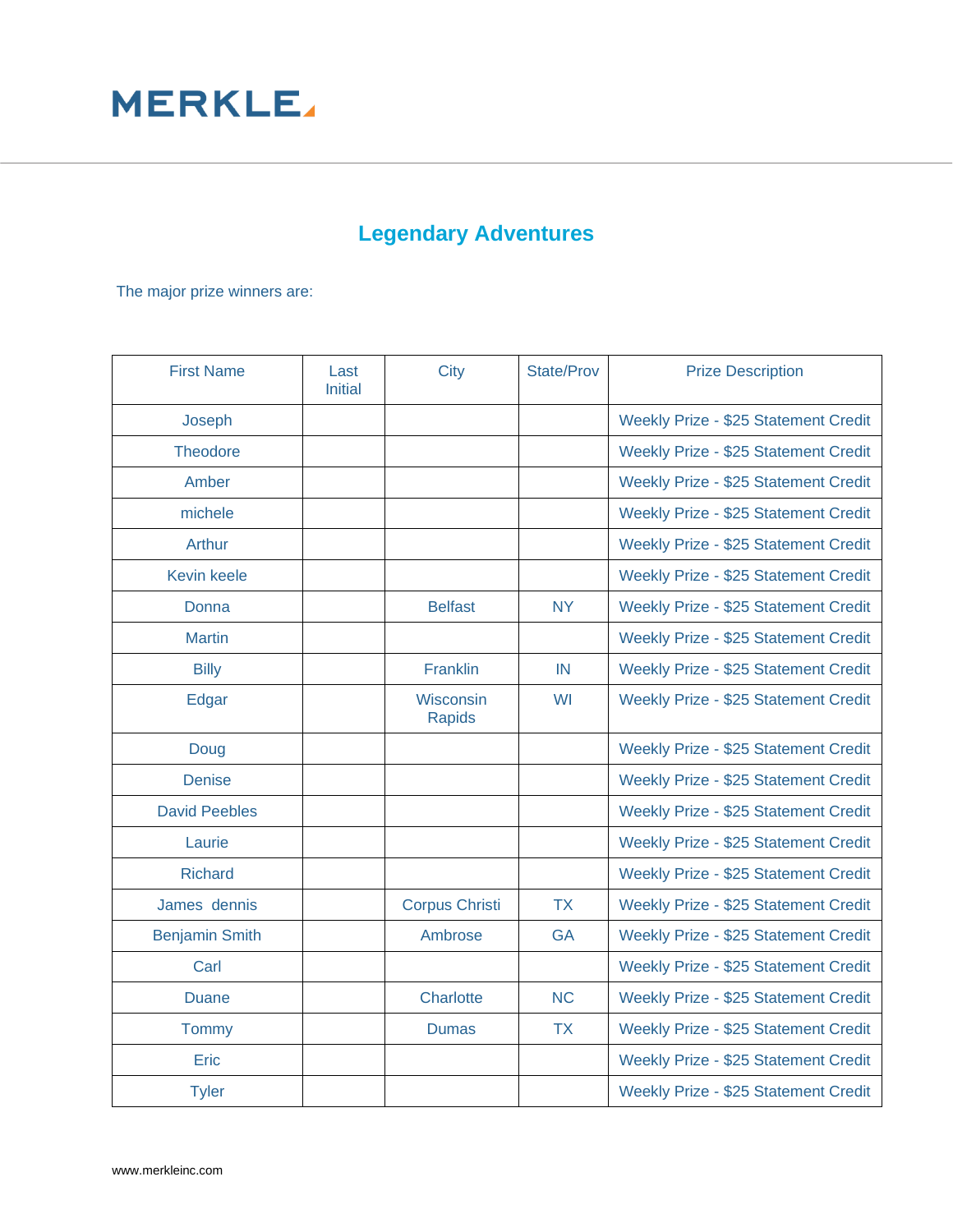| Clayton                     |                      |           | Weekly Prize - \$25 Statement Credit |
|-----------------------------|----------------------|-----------|--------------------------------------|
| <b>Mary Beth Butcher</b>    | Ishpeming            | MI        | Weekly Prize - \$25 Statement Credit |
| John                        |                      |           | Weekly Prize - \$25 Statement Credit |
| Raymond                     | <b>Heath Springs</b> | <b>SC</b> | Weekly Prize - \$25 Statement Credit |
| <b>David Brazel</b>         |                      |           | Weekly Prize - \$25 Statement Credit |
| <b>Scott</b>                |                      |           | Weekly Prize - \$25 Statement Credit |
| ken                         | <b>New Ulm</b>       | <b>MN</b> | Weekly Prize - \$25 Statement Credit |
| Eric                        |                      |           | Weekly Prize - \$25 Statement Credit |
| <b>Justin</b>               | <b>Burlington</b>    | WI        | Weekly Prize - \$25 Statement Credit |
| Khonemixay                  |                      |           | Weekly Prize - \$25 Statement Credit |
| <b>Ben</b>                  |                      |           | Weekly Prize - \$25 Statement Credit |
| <b>Kurt Johnson</b>         |                      |           | Weekly Prize - \$25 Statement Credit |
| <b>Douglas</b>              |                      |           | Weekly Prize - \$25 Statement Credit |
| James                       |                      |           | Weekly Prize - \$25 Statement Credit |
| <b>Robert</b>               |                      |           | Weekly Prize - \$25 Statement Credit |
| <b>Jennifer Gackstetter</b> | <b>Saint Paul</b>    | <b>MN</b> | Weekly Prize - \$25 Statement Credit |
| <b>Maria DeFoe</b>          |                      |           | Weekly Prize - \$25 Statement Credit |
| <b>Jason Bauman</b>         |                      |           | Weekly Prize - \$25 Statement Credit |
| <b>Robert</b>               |                      |           | Weekly Prize - \$25 Statement Credit |
| Doug Lorenzen               | Menomonie            | WI        | Weekly Prize - \$25 Statement Credit |
| James                       |                      |           | Weekly Prize - \$25 Statement Credit |
| <b>Timothy Hancock</b>      |                      |           | Weekly Prize - \$25 Statement Credit |
| Alex                        |                      |           | Weekly Prize - \$25 Statement Credit |
| <b>Neal</b>                 |                      |           | Weekly Prize - \$25 Statement Credit |
| <b>Ross</b>                 |                      |           | Weekly Prize - \$25 Statement Credit |
| <b>David</b>                |                      |           | Weekly Prize - \$25 Statement Credit |
| <b>Daniel Gjerdahl</b>      |                      |           | Weekly Prize - \$25 Statement Credit |
| <b>Duane</b>                |                      |           | Weekly Prize - \$25 Statement Credit |
| <b>Tanya</b>                |                      |           | Weekly Prize - \$25 Statement Credit |
| <b>Jeffrey Kegley</b>       |                      |           | Weekly Prize - \$25 Statement Credit |
| <b>Anthony Burkhart</b>     | <b>Capon Bridge</b>  | <b>WV</b> | Weekly Prize - \$25 Statement Credit |
| <b>Robert</b>               |                      |           | Weekly Prize - \$25 Statement Credit |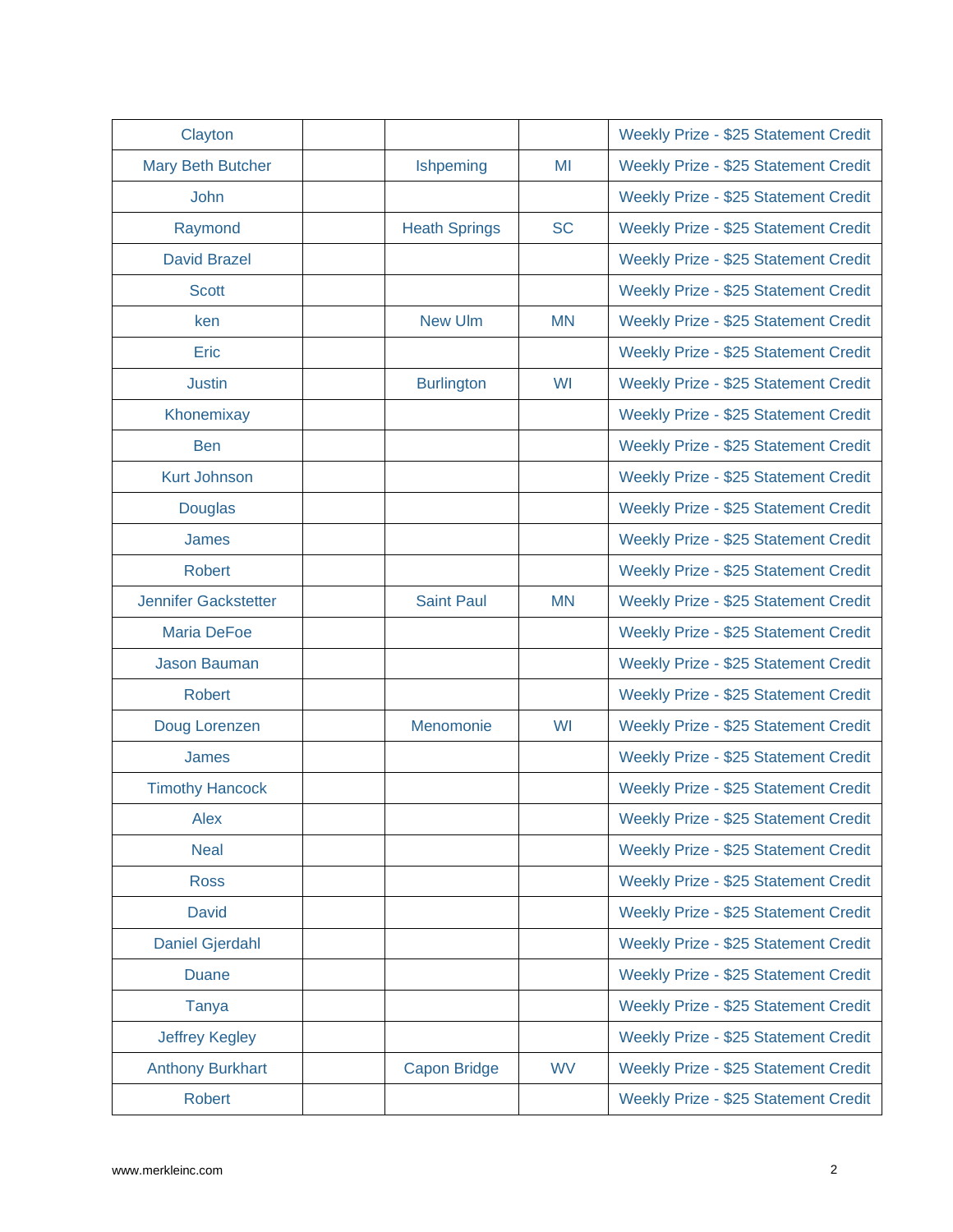| <b>BRUCE</b>            | Louisa                  | <b>VA</b> | Weekly Prize - \$25 Statement Credit |
|-------------------------|-------------------------|-----------|--------------------------------------|
| eric                    | <b>Milaca</b>           | <b>MN</b> | Weekly Prize - \$25 Statement Credit |
| Ryan                    | <b>Vichy</b>            | <b>MO</b> | Weekly Prize - \$25 Statement Credit |
| <b>Gary Kohut</b>       |                         |           | Weekly Prize - \$25 Statement Credit |
| Alan                    |                         |           | Weekly Prize - \$25 Statement Credit |
| <b>Steven Vannoy</b>    |                         |           | Weekly Prize - \$25 Statement Credit |
| <b>City</b>             | <b>South Saint Paul</b> | <b>MN</b> | Weekly Prize - \$25 Statement Credit |
| <b>Tyler</b>            |                         |           | Weekly Prize - \$25 Statement Credit |
| <b>Kaylee</b>           |                         |           | Weekly Prize - \$25 Statement Credit |
| Hummam                  |                         |           | Weekly Prize - \$25 Statement Credit |
| <b>Dennis</b>           |                         |           | Weekly Prize - \$25 Statement Credit |
| Tim                     |                         |           | Weekly Prize - \$25 Statement Credit |
| <b>Jackie</b>           |                         |           | Weekly Prize - \$25 Statement Credit |
| <b>Renee Panning</b>    |                         |           | Weekly Prize - \$25 Statement Credit |
| Roger                   |                         |           | Weekly Prize - \$25 Statement Credit |
| Jason                   | Ishpeming               | MI        | Weekly Prize - \$25 Statement Credit |
| Daniel R Boudreau       |                         |           | Weekly Prize - \$25 Statement Credit |
| Ralph                   | <b>Tulsa</b>            | OK        | Weekly Prize - \$25 Statement Credit |
| <b>Clinton</b>          |                         |           | Weekly Prize - \$25 Statement Credit |
| John                    | <b>Ellsworth</b>        | MI        | Weekly Prize - \$25 Statement Credit |
| Mark L. Kay             |                         |           | Weekly Prize - \$25 Statement Credit |
| <b>Russel Rodick</b>    |                         |           | Weekly Prize - \$25 Statement Credit |
| Linda                   | Connellsville           | PA        | Weekly Prize - \$25 Statement Credit |
| Doug Lorenzen           | Menomonie               | WI        | Weekly Prize - \$25 Statement Credit |
| Gregory                 | <b>Searcy</b>           | <b>AR</b> | Weekly Prize - \$25 Statement Credit |
| <b>David</b>            | Janesville              | WI        | Weekly Prize - \$25 Statement Credit |
| Martinlamp              |                         |           | Weekly Prize - \$25 Statement Credit |
| george                  |                         |           | Weekly Prize - \$25 Statement Credit |
| <b>Anthony Burkhart</b> |                         |           | Weekly Prize - \$25 Statement Credit |
| Anita                   | Thorntown               | IN        | Weekly Prize - \$25 Statement Credit |
| <b>Thomas</b>           | <b>Dallas</b>           | <b>TX</b> | Weekly Prize - \$25 Statement Credit |
| <b>Kurt Johnson</b>     |                         |           | Weekly Prize - \$25 Statement Credit |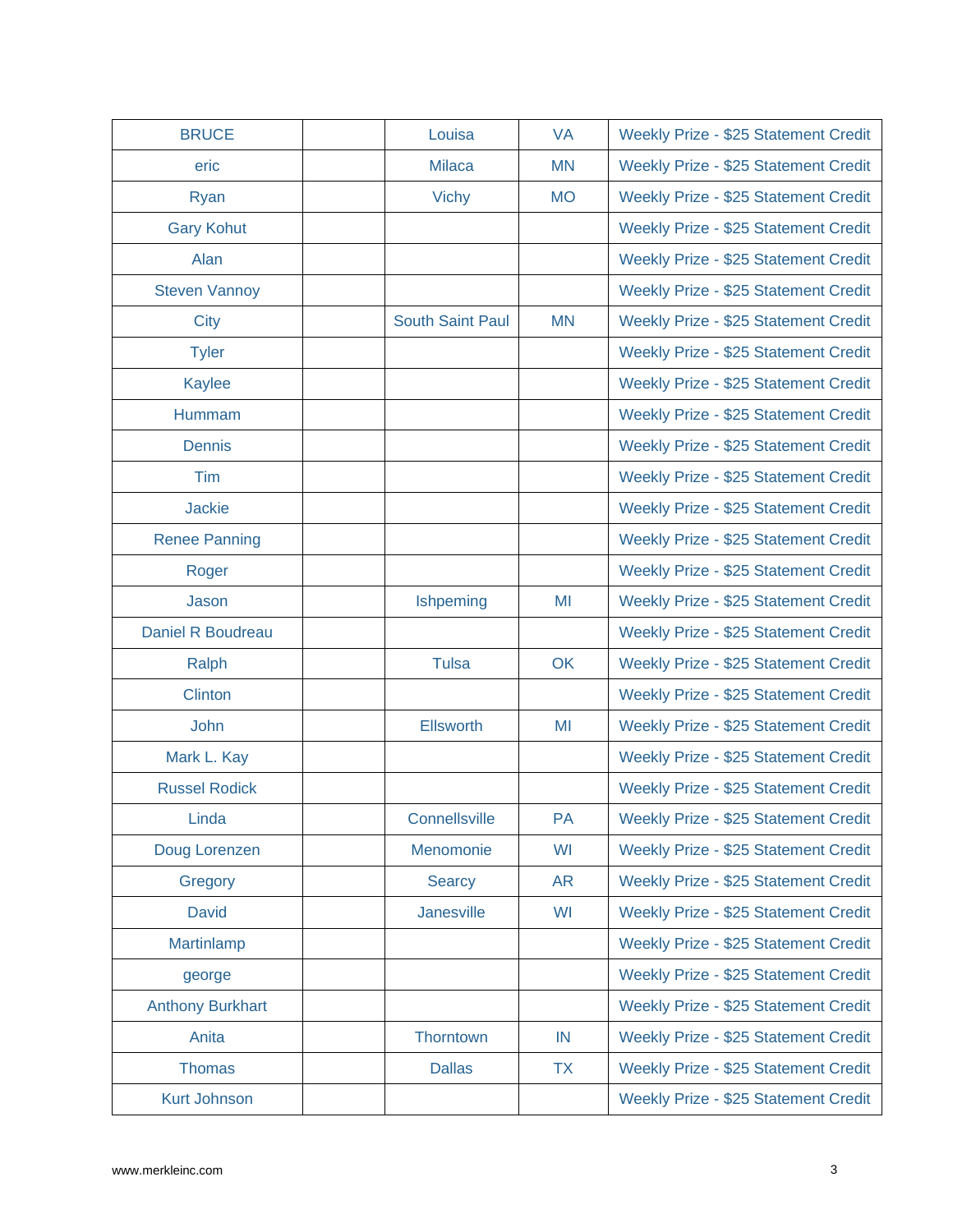| <b>Brandon</b>              |                       |           | Weekly Prize - \$25 Statement Credit |
|-----------------------------|-----------------------|-----------|--------------------------------------|
| Cheryl                      | <b>Mesa</b>           | <b>AZ</b> | Weekly Prize - \$25 Statement Credit |
| <b>Gilbert</b>              |                       |           | Weekly Prize - \$25 Statement Credit |
| <b>Dennis M Echelbarger</b> |                       |           | Weekly Prize - \$25 Statement Credit |
| Greg                        |                       |           | Weekly Prize - \$25 Statement Credit |
| <b>Rosalind Swain Davis</b> | <b>Newnan</b>         | <b>GA</b> | Weekly Prize - \$25 Statement Credit |
| <b>Kurt Johnson</b>         |                       |           | Weekly Prize - \$25 Statement Credit |
| <b>Scott</b>                |                       |           | Weekly Prize - \$25 Statement Credit |
| Kay                         |                       |           | Weekly Prize - \$25 Statement Credit |
| <b>Kevin Frahm</b>          |                       |           | Weekly Prize - \$25 Statement Credit |
| <b>Robert</b>               |                       |           | Weekly Prize - \$25 Statement Credit |
| Jenna Palczewski            |                       |           | Weekly Prize - \$25 Statement Credit |
| Amy                         | <b>Mount Pleasant</b> | WI        | Weekly Prize - \$25 Statement Credit |
| <b>Roger Flouton</b>        |                       |           | Weekly Prize - \$25 Statement Credit |
| <b>John</b>                 |                       |           | Weekly Prize - \$25 Statement Credit |
| <b>Rosalind Swain Davis</b> |                       |           | Weekly Prize - \$25 Statement Credit |
| guy                         |                       |           | Weekly Prize - \$25 Statement Credit |
| <b>Ray Maas</b>             |                       |           | Weekly Prize - \$25 Statement Credit |
| <b>Stephen</b>              | <b>Troutville</b>     | <b>VA</b> | Weekly Prize - \$25 Statement Credit |
| Lori                        |                       |           | Weekly Prize - \$25 Statement Credit |
| <b>Robin</b>                | Apopka                | <b>FL</b> | Weekly Prize - \$25 Statement Credit |
| <b>Patrick</b>              | <b>Flat Rock</b>      | MI        | Weekly Prize - \$25 Statement Credit |
| Amber                       |                       |           | Weekly Prize - \$25 Statement Credit |
| <b>Mark</b>                 |                       |           | Weekly Prize - \$25 Statement Credit |
| Carl                        |                       |           | Weekly Prize - \$25 Statement Credit |
| <b>Stephen</b>              | <b>Machesney Park</b> | IL.       | Weekly Prize - \$25 Statement Credit |
| Grant                       |                       |           | Weekly Prize - \$25 Statement Credit |
| jonathan States             |                       |           | Weekly Prize - \$25 Statement Credit |
| <b>Marjorie</b>             |                       |           | Weekly Prize - \$25 Statement Credit |
| Connie                      |                       |           | Weekly Prize - \$25 Statement Credit |
| Gerard                      |                       |           | Weekly Prize - \$25 Statement Credit |
| <b>GARY</b>                 |                       |           | Weekly Prize - \$25 Statement Credit |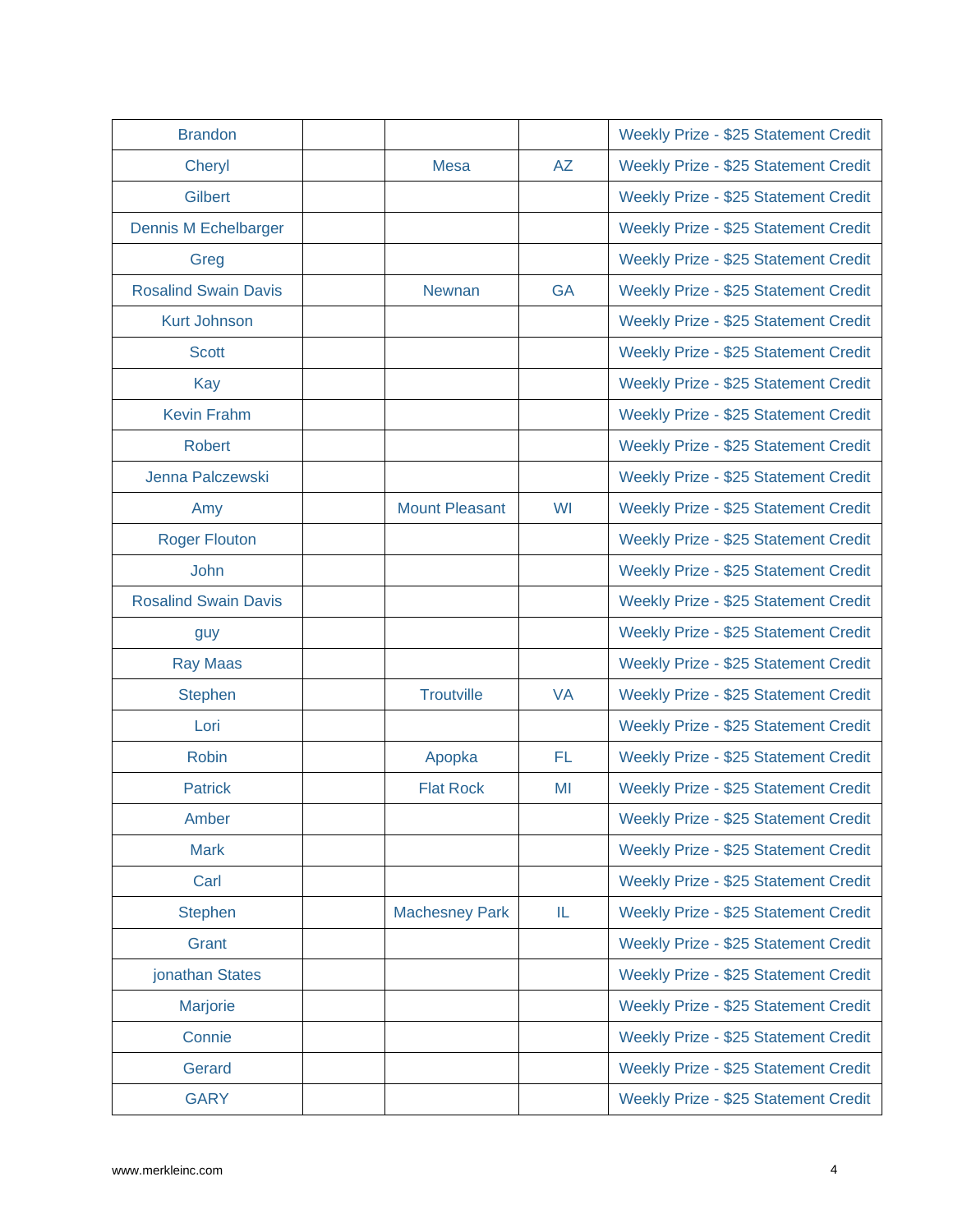| <b>Justin</b>             | Minong                 | WI        | Weekly Prize - \$25 Statement Credit |
|---------------------------|------------------------|-----------|--------------------------------------|
| <b>Debra Evans</b>        |                        |           | Weekly Prize - \$25 Statement Credit |
| <b>Jeffrey Claus</b>      |                        |           | Weekly Prize - \$25 Statement Credit |
| <b>Richard</b>            |                        |           | Weekly Prize - \$25 Statement Credit |
| Kenneth                   |                        |           | Weekly Prize - \$25 Statement Credit |
| marcus                    |                        |           | Weekly Prize - \$25 Statement Credit |
| naomi plautz              |                        |           | Weekly Prize - \$25 Statement Credit |
| William                   |                        |           | Weekly Prize - \$25 Statement Credit |
| <b>Travis</b>             |                        |           | Weekly Prize - \$25 Statement Credit |
| <b>William Syruws</b>     |                        |           | Weekly Prize - \$25 Statement Credit |
| Andrew                    |                        |           | Weekly Prize - \$25 Statement Credit |
| Kasi                      | <b>Whitney Point</b>   | <b>NY</b> | Weekly Prize - \$25 Statement Credit |
| Josefina VillarrealAcosta | <b>Mesquite</b>        | <b>TX</b> | Weekly Prize - \$25 Statement Credit |
| Paul                      |                        |           | Weekly Prize - \$25 Statement Credit |
| <b>David Brazel</b>       |                        |           | Weekly Prize - \$25 Statement Credit |
| Cheryl                    | Allouez                | MI        | Weekly Prize - \$25 Statement Credit |
| Alexander                 |                        |           | Weekly Prize - \$25 Statement Credit |
| <b>Vickie</b>             | <b>Trinity</b>         | <b>NC</b> | Weekly Prize - \$25 Statement Credit |
| Earl                      | <b>Wisconsin Dells</b> | WI        | Weekly Prize - \$25 Statement Credit |
| Gilbert                   |                        |           | Weekly Prize - \$25 Statement Credit |
| Kong                      | Verona                 | WI        | Weekly Prize - \$25 Statement Credit |
| <b>Bruce</b>              |                        |           | Weekly Prize - \$25 Statement Credit |
| <b>Justin Latham</b>      |                        |           | Weekly Prize - \$25 Statement Credit |
| <b>David</b>              |                        |           | Weekly Prize - \$25 Statement Credit |
| W dennis                  |                        |           | Weekly Prize - \$25 Statement Credit |
| <b>Jeffrey</b>            |                        |           | Weekly Prize - \$25 Statement Credit |
| arnold                    |                        |           | Weekly Prize - \$25 Statement Credit |
| <b>Douglas</b>            | <b>Terre Haute</b>     | IN        | Weekly Prize - \$25 Statement Credit |
| <b>Tony McDaniel</b>      |                        |           | Weekly Prize - \$25 Statement Credit |
| Robert                    |                        |           | Weekly Prize - \$25 Statement Credit |
| Peter                     |                        |           | Weekly Prize - \$25 Statement Credit |
| <b>Brandon</b>            |                        |           | Weekly Prize - \$25 Statement Credit |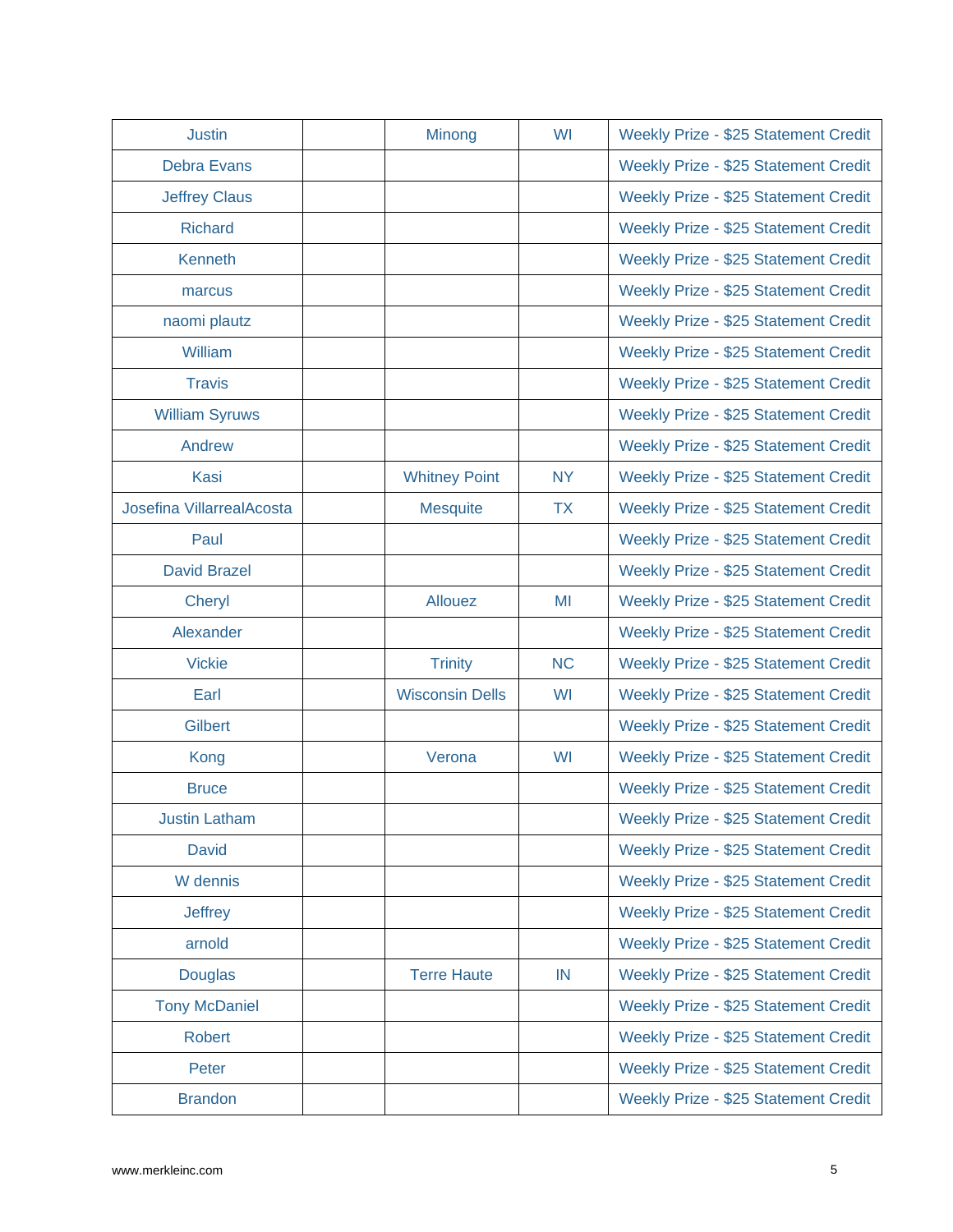| <b>Maria DeFoe</b>        |                 |           | Weekly Prize - \$25 Statement Credit |
|---------------------------|-----------------|-----------|--------------------------------------|
| <b>Justin Dyke</b>        |                 |           | Weekly Prize - \$25 Statement Credit |
| Jason                     |                 |           | Weekly Prize - \$25 Statement Credit |
| Steve op                  |                 |           | Weekly Prize - \$25 Statement Credit |
| <b>Richard</b>            |                 |           | Weekly Prize - \$25 Statement Credit |
| Adam                      |                 |           | Weekly Prize - \$25 Statement Credit |
| Paul                      |                 |           | Weekly Prize - \$25 Statement Credit |
| N Yvonne                  |                 |           | Weekly Prize - \$25 Statement Credit |
| <b>Debra Evans</b>        |                 |           | Weekly Prize - \$25 Statement Credit |
| <b>Benjamin Smith</b>     | Ambrose         | <b>GA</b> | Weekly Prize - \$25 Statement Credit |
| John                      |                 |           | Weekly Prize - \$25 Statement Credit |
| Jason                     | Kronenwetter    | WI        | Weekly Prize - \$25 Statement Credit |
| <b>Robert Cannon</b>      |                 |           | Weekly Prize - \$25 Statement Credit |
| <b>Madeleine Hartnett</b> |                 |           | Weekly Prize - \$25 Statement Credit |
| Juan                      |                 |           | Weekly Prize - \$25 Statement Credit |
| <b>Denis McGurk</b>       |                 |           | Weekly Prize - \$25 Statement Credit |
| <b>Matthew</b>            |                 |           | Weekly Prize - \$25 Statement Credit |
| Darryl                    |                 |           | Weekly Prize - \$25 Statement Credit |
| Adam merrill              | Rhinelander     | WI        | Weekly Prize - \$25 Statement Credit |
| Alexander                 |                 |           | Weekly Prize - \$25 Statement Credit |
| <b>Vernon Wise</b>        |                 |           | Weekly Prize - \$25 Statement Credit |
| <b>Ricky</b>              |                 |           | Weekly Prize - \$25 Statement Credit |
| Larry                     |                 |           | Weekly Prize - \$25 Statement Credit |
| Lance                     |                 |           | Weekly Prize - \$25 Statement Credit |
| <b>Ivan</b>               |                 |           | Weekly Prize - \$25 Statement Credit |
| <b>David</b>              | <b>Tomahawk</b> | WI        | Weekly Prize - \$25 Statement Credit |
| <b>TODD</b>               |                 |           | Weekly Prize - \$25 Statement Credit |
| <b>Kevin Tuma</b>         |                 |           | Weekly Prize - \$25 Statement Credit |
| <b>Thomas</b>             |                 |           | Weekly Prize - \$25 Statement Credit |
| <b>Royce Thrush</b>       |                 |           | Weekly Prize - \$25 Statement Credit |
| stephen Bohatch           |                 |           | Weekly Prize - \$25 Statement Credit |
| <b>Matthew Revak</b>      |                 |           | Weekly Prize - \$25 Statement Credit |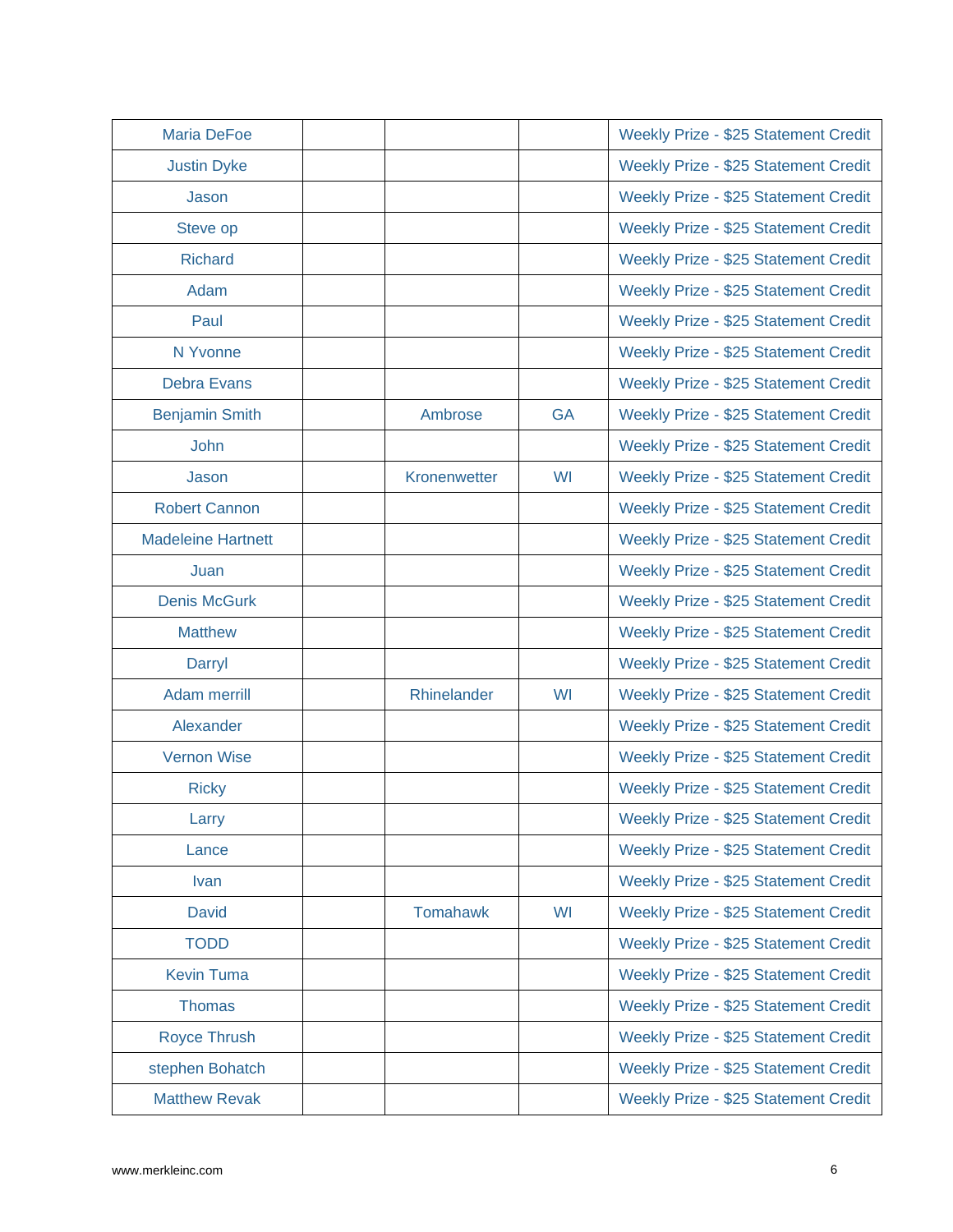| <b>Richard</b>          |                  |           | Weekly Prize - \$25 Statement Credit |
|-------------------------|------------------|-----------|--------------------------------------|
| cksoudaly               |                  |           | Weekly Prize - \$25 Statement Credit |
| Roger                   |                  |           | Weekly Prize - \$25 Statement Credit |
| <b>Kurt Johnson</b>     |                  |           | Weekly Prize - \$25 Statement Credit |
| Joseph Davis Sr         |                  |           | Weekly Prize - \$25 Statement Credit |
| Paul                    |                  |           | Weekly Prize - \$25 Statement Credit |
| <b>Dennis Scheibe</b>   |                  |           | Weekly Prize - \$25 Statement Credit |
| <b>Lonnie Awalt</b>     |                  |           | Weekly Prize - \$25 Statement Credit |
| <b>Kurt Johnson</b>     |                  |           | Weekly Prize - \$25 Statement Credit |
| <b>MARK</b>             | <b>Hubbard</b>   | OH        | Weekly Prize - \$25 Statement Credit |
| <b>Michael</b>          |                  |           | Weekly Prize - \$25 Statement Credit |
| <b>Kevin Tuma</b>       |                  |           | Weekly Prize - \$25 Statement Credit |
| <b>Timothy Wedekind</b> |                  |           | Weekly Prize - \$25 Statement Credit |
| <b>Barent thronson</b>  | <b>Fertile</b>   | <b>MN</b> | Weekly Prize - \$25 Statement Credit |
| Gary                    |                  |           | Weekly Prize - \$25 Statement Credit |
| <b>Susan</b>            | <b>Haysville</b> | <b>KS</b> | Weekly Prize - \$25 Statement Credit |
| <b>WILLIAM</b>          |                  |           | Weekly Prize - \$25 Statement Credit |
| <b>Terry</b>            | Waunakee         | WI        | Weekly Prize - \$25 Statement Credit |
| ralph                   |                  |           | Weekly Prize - \$25 Statement Credit |
| <b>Duane</b>            |                  |           | Weekly Prize - \$25 Statement Credit |
| <b>David</b>            |                  |           | Weekly Prize - \$25 Statement Credit |
| <b>Patrick Larsen</b>   |                  |           | Weekly Prize - \$25 Statement Credit |
| <b>Timothy sheets</b>   | <b>Milford</b>   | <b>VA</b> | Weekly Prize - \$25 Statement Credit |
| Edgar                   |                  |           | Weekly Prize - \$25 Statement Credit |
| Samuelrkesterson        | Franklin         | <b>WV</b> | Weekly Prize - \$25 Statement Credit |
| Roger                   |                  |           | Weekly Prize - \$25 Statement Credit |
| Eileen                  |                  |           | Weekly Prize - \$25 Statement Credit |
| Lanie                   |                  |           | Weekly Prize - \$25 Statement Credit |
| <b>Travis</b>           |                  |           | Weekly Prize - \$25 Statement Credit |
| William                 |                  |           | Weekly Prize - \$25 Statement Credit |
| Carolyn                 |                  |           | Weekly Prize - \$25 Statement Credit |
| <b>Robert</b>           | <b>Merrill</b>   | WI        | Weekly Prize - \$25 Statement Credit |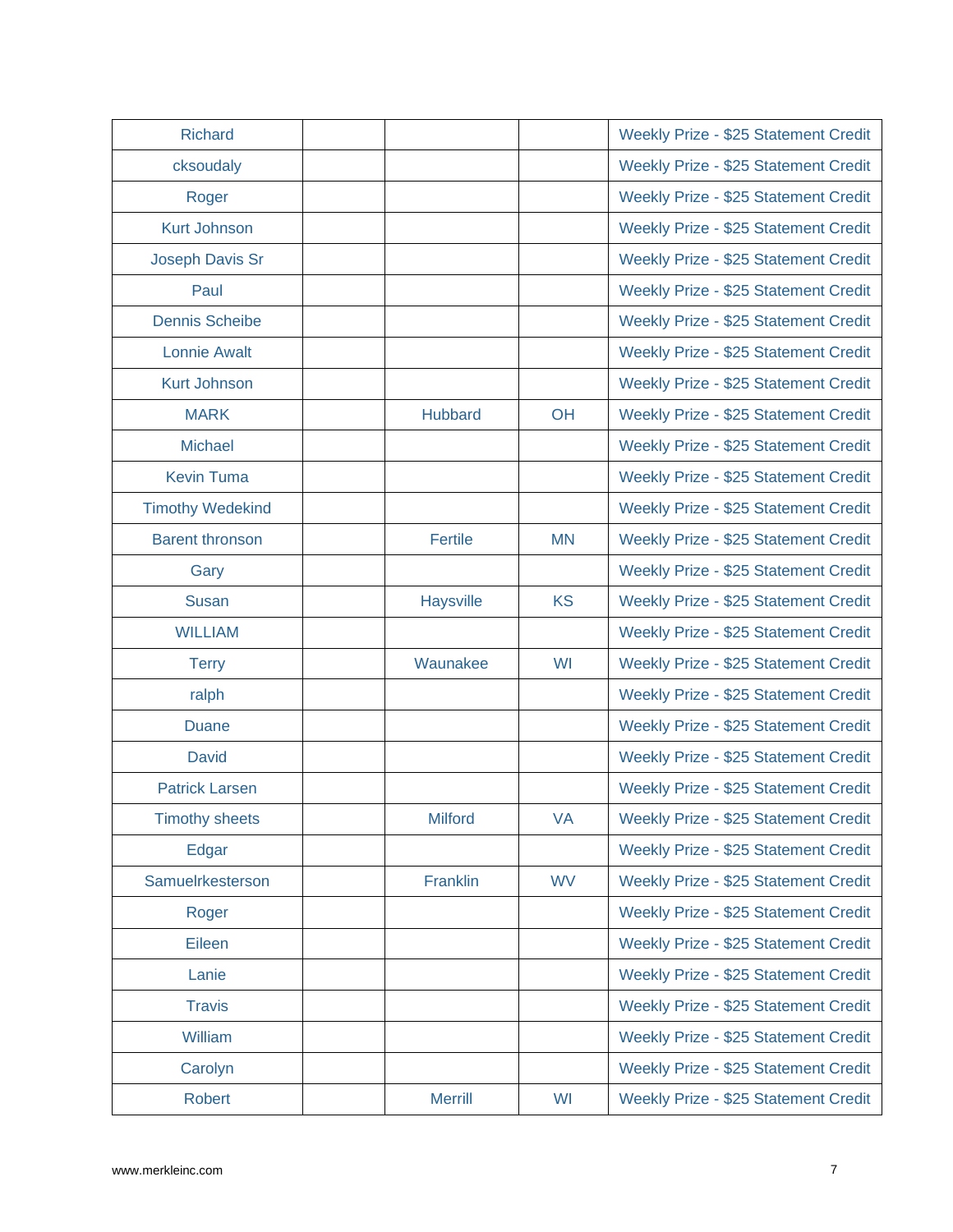| <b>Mark</b>             | Anthony               | <b>KS</b> | Weekly Prize - \$25 Statement Credit |
|-------------------------|-----------------------|-----------|--------------------------------------|
| <b>Justin</b>           | Whitehall             | WI        | Weekly Prize - \$25 Statement Credit |
| <b>Jerry</b>            |                       |           | Weekly Prize - \$25 Statement Credit |
| Darryl                  |                       |           | Weekly Prize - \$25 Statement Credit |
| <b>Chris</b>            |                       |           | Weekly Prize - \$25 Statement Credit |
| Andr'e                  |                       |           | Weekly Prize - \$25 Statement Credit |
| Eileen                  |                       |           | Weekly Prize - \$25 Statement Credit |
| Carla                   |                       |           | Weekly Prize - \$25 Statement Credit |
| Connie                  |                       |           | Weekly Prize - \$25 Statement Credit |
| <b>Ted svirbly</b>      |                       |           | Weekly Prize - \$25 Statement Credit |
| Randall                 |                       |           | Weekly Prize - \$25 Statement Credit |
| <b>Matthew</b>          | <b>Dresser</b>        | WI        | Weekly Prize - \$25 Statement Credit |
| <b>Edward</b>           |                       |           | Weekly Prize - \$25 Statement Credit |
| <b>Robert</b>           |                       |           | Weekly Prize - \$25 Statement Credit |
| James                   |                       |           | Weekly Prize - \$25 Statement Credit |
| <b>Dennis Scheibe</b>   |                       |           | Weekly Prize - \$25 Statement Credit |
| John E.                 | <b>Madison</b>        | <b>TN</b> | Weekly Prize - \$25 Statement Credit |
| <b>Marc Ellington</b>   |                       |           | Weekly Prize - \$25 Statement Credit |
| <b>David</b>            | <b>Holland</b>        | MI        | Weekly Prize - \$25 Statement Credit |
| Randy                   |                       |           | Weekly Prize - \$25 Statement Credit |
| <b>MONROE</b>           |                       |           | Weekly Prize - \$25 Statement Credit |
| <b>Lorena Auwarter</b>  |                       |           | Weekly Prize - \$25 Statement Credit |
| <b>Mike Mastenbrook</b> |                       |           | Weekly Prize - \$25 Statement Credit |
| Kenneth                 | <b>Redford</b>        | MI        | Weekly Prize - \$25 Statement Credit |
| <b>Charles</b>          |                       |           | Weekly Prize - \$25 Statement Credit |
| <b>Brandon</b>          |                       |           | Weekly Prize - \$25 Statement Credit |
| Cheryl                  |                       |           | Weekly Prize - \$25 Statement Credit |
| Joseph gregoire         | Swanton               | VT        | Weekly Prize - \$25 Statement Credit |
| Jason                   |                       |           | Weekly Prize - \$25 Statement Credit |
| <b>Kevin</b>            | <b>Wolverine Lake</b> | MI        | Weekly Prize - \$25 Statement Credit |
| <b>Richard</b>          |                       |           | Weekly Prize - \$25 Statement Credit |
| <b>Luther Ferrill</b>   | <b>Butler</b>         | IL        | Weekly Prize - \$25 Statement Credit |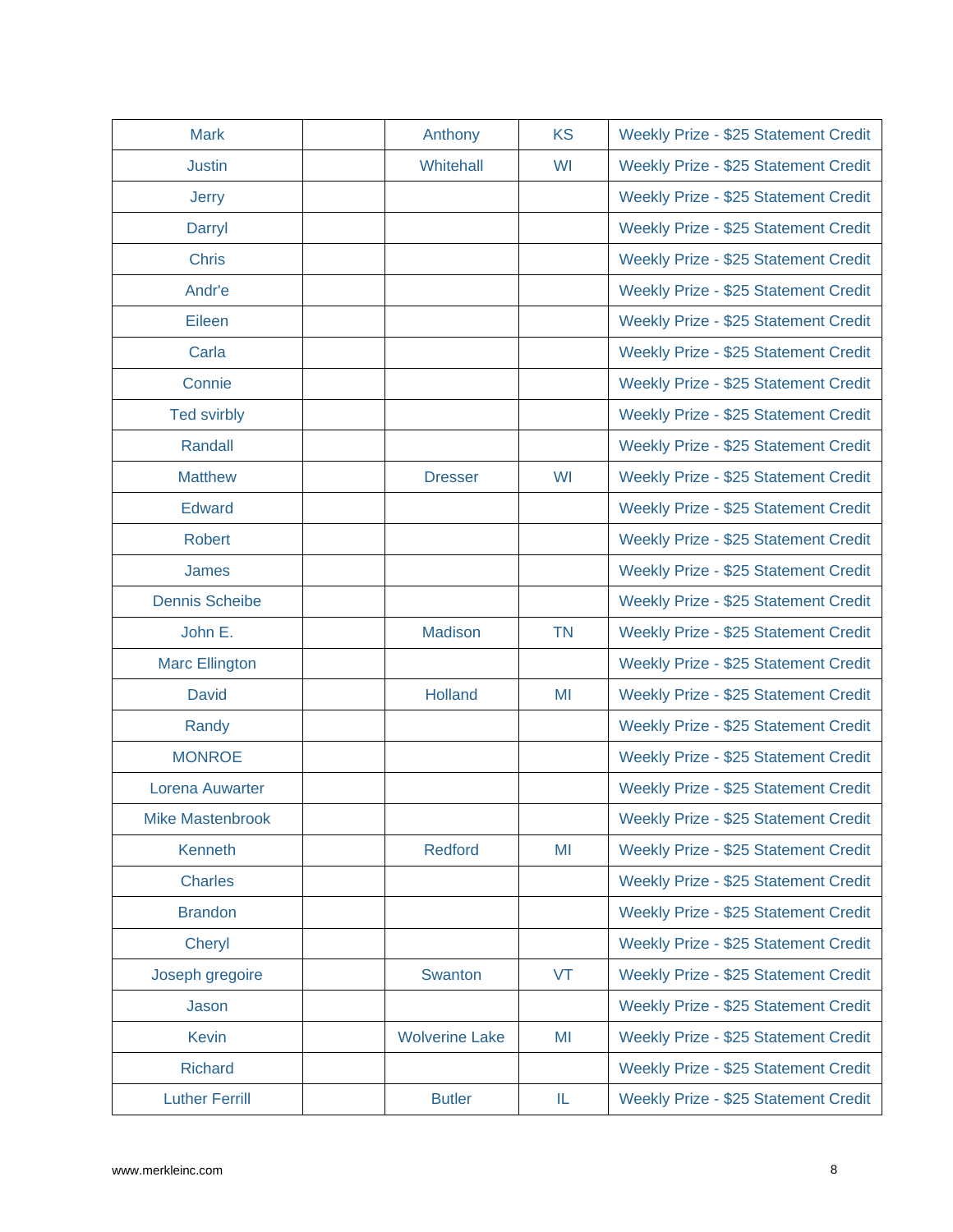| cheryl frederick        |                      |           | Weekly Prize - \$25 Statement Credit |
|-------------------------|----------------------|-----------|--------------------------------------|
| dennis                  |                      |           | Weekly Prize - \$25 Statement Credit |
| Gary shaw               |                      |           | Weekly Prize - \$25 Statement Credit |
| Greg                    |                      |           | Weekly Prize - \$25 Statement Credit |
| Adam                    |                      |           | Weekly Prize - \$25 Statement Credit |
| <b>Michael</b>          |                      |           | Weekly Prize - \$25 Statement Credit |
| <b>Robert</b>           |                      |           | Weekly Prize - \$25 Statement Credit |
| Jessica                 |                      |           | Weekly Prize - \$25 Statement Credit |
| <b>TRENT</b>            | <b>Detroit Lakes</b> | <b>MN</b> | Weekly Prize - \$25 Statement Credit |
| Randy                   | <b>Monroe</b>        | WI        | Weekly Prize - \$25 Statement Credit |
| <b>Deborah West</b>     |                      |           | Weekly Prize - \$25 Statement Credit |
| <b>Wendell Matott</b>   |                      |           | Weekly Prize - \$25 Statement Credit |
| <b>Melissa</b>          |                      |           | Weekly Prize - \$25 Statement Credit |
| <b>Bruce</b>            |                      |           | Weekly Prize - \$25 Statement Credit |
| Chance                  |                      |           | Weekly Prize - \$25 Statement Credit |
| <b>Melissa</b>          | Hawthorne            | FL.       | Weekly Prize - \$25 Statement Credit |
| <b>David Brazel</b>     |                      |           | Weekly Prize - \$25 Statement Credit |
| <b>Timothy Novitsky</b> |                      |           | Weekly Prize - \$25 Statement Credit |
| <b>Rodney Folz</b>      | Appleton             | WI        | Weekly Prize - \$25 Statement Credit |
| <b>Clifford</b>         |                      |           | Weekly Prize - \$25 Statement Credit |
| <b>Tony McDaniel</b>    |                      |           | Weekly Prize - \$25 Statement Credit |
| T.J.                    |                      |           | Weekly Prize - \$25 Statement Credit |
| <b>Clifford</b>         | <b>Circle Pines</b>  | <b>MN</b> | Weekly Prize - \$25 Statement Credit |
| <b>Thomad</b>           |                      |           | Weekly Prize - \$25 Statement Credit |
| <b>Thomas</b>           | <b>Grand Rapids</b>  | MI        | Weekly Prize - \$25 Statement Credit |
| <b>Adam Cote</b>        |                      |           | Weekly Prize - \$25 Statement Credit |
| <b>Samuel T Park</b>    |                      |           | Weekly Prize - \$25 Statement Credit |
| Andy                    |                      |           | Weekly Prize - \$25 Statement Credit |
| Elizabeth               |                      |           | Weekly Prize - \$25 Statement Credit |
| <b>Rebecca Flint</b>    |                      |           | Weekly Prize - \$25 Statement Credit |
| <b>Matthew</b>          |                      |           | Weekly Prize - \$25 Statement Credit |
| <b>Gary Kohut</b>       | Warren               | OH        | Weekly Prize - \$25 Statement Credit |